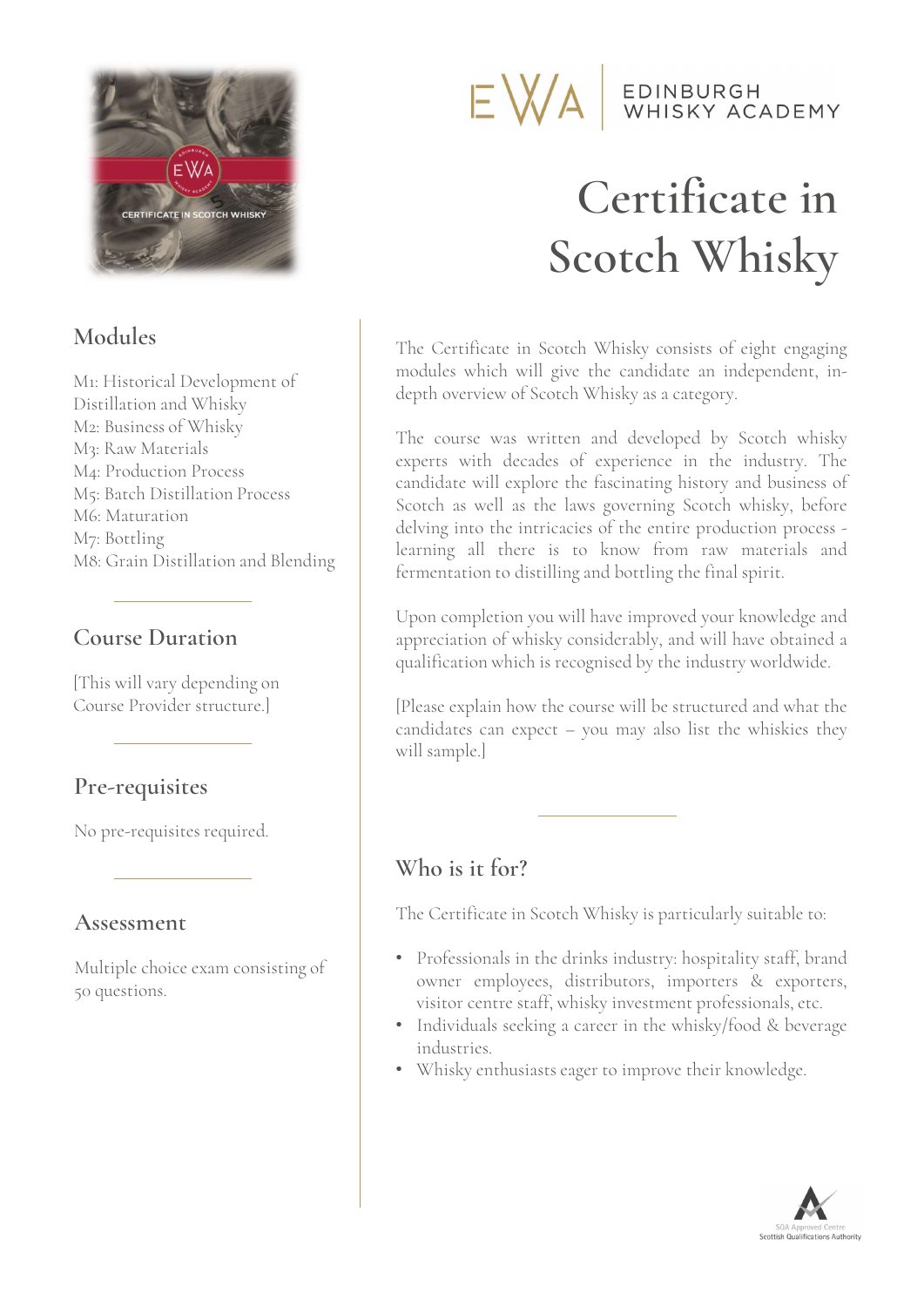

# Modules

M1: Irish Whiskey History M2: The Business of Irish Whiskey M3: Production Process M4: Pot Still Spirit Production M5: Maturation M6: Blended Irish Whiskey M7: Bottling & Labelling M8: Sensory Analysis

# Course Duration

[This will vary depending on Course Provider structure.]

# Pre-requisites

No pre-requisites required.

Multiple choice exam consisting No pre-requisites required.<br> **Assessment**<br>
Multiple choice exam consisting<br>
of 50 questions.

# EDINBURGH<br>WHISKY ACADEMY EWA

# Certificate in Irish Whiskey

**Certificate in Irish Whiskey<br>The Certificate in Irish Whiskey comprises eight modules of<br>engaging content which will give the candidate an enhanced<br>in-depth knowledge and appreciation of the different styles of Certificate in Irish Whiskey**<br>The Certificate in Irish Whiskey comprises eight modules of<br>engaging content which will give the candidate an enhanced<br>in-depth knowledge and appreciation of the different styles of<br>Irish whi Irish Whiskey<br>The Certificate in Irish Whiskey comprises eight modules of<br>engaging content which will give the candidate an enhanced<br>in-depth knowledge and appreciation of the different styles of<br>Irish whiskey. **Irish Vince Start Start International International Start Start Start Start Start Start Start Start Start Start Start Start Start Start Start Start Start Start Start Start Start Start Start Start Start Start Start Start S** The Certificate in Irish Whiskey comprises eight modules of<br>engaging content which will give the candidate an enhanced<br>in-depth knowledge and appreciation of the different styles of<br>Irish whiskey.<br>The course was written an

The Certificate in Irish Whiskey comprises eight modules of<br>engaging content which will give the candidate an enhanced<br>in-depth knowledge and appreciation of the different styles of<br>Irish whiskey.<br>The course was written an The Certificate in Irish Whiskey comprises eight modules of<br>engaging content which will give the candidate an enhanced<br>in-depth knowledge and appreciation of the different styles of<br>Irish whiskey.<br>The course was written an The Certificate in Irish Whiskey comprises eight modules of<br>engaging content which will give the candidate an enhanced<br>in-depth knowledge and appreciation of the different styles of<br>Irish whiskey.<br>The course was written an engaging content which will give the candidate an enhanced<br>in-depth knowledge and appreciation of the different styles of<br>Irish whiskey.<br>The course was written and developed by Irish whiskey<br>experts **Fionnán O'Connor** and in-depth knowledge and appreciation of the different styles of<br>Irish whiskey.<br>The course was written and developed by Irish whiskey<br>experts **Fionnán O'Connor** and **Matt Healy**. The candidate<br>will explore the history and bu Irish whiskey.<br>
The course was written and developed by Irish whiskey<br>
experts **Fionnán O'Connor** and **Matt Healy**. The candidate<br>
will explore the history and business of Irish whiskey, before<br>
learning the whole producti The course was written and developed by Ir<br>experts **Fionnán O'Connor** and **Matt Healy**. Th<br>will explore the history and business of Irish whi<br>learning the whole production and maturation<br>including the different equipment u experts **Fionnán O'Connor** and **Matt Healy**. The candidate will explore the history and business of Irish whiskey, before learning the whole production and maturation processes; including the different equipment used depen will explore the history and business of Irish whiskey, before<br>learning the whole production and maturation processes;<br>including the different equipment used dependent on the<br>different mash bills adopted. The candidate wil learning the whole production and maturation processes;<br>including the different equipment used dependent on the<br>different mash bills adopted. The candidate will also learn<br>about laws governing Irish whiskey and how to run

different mash bills adopted. The candidate will also learn<br>about laws governing Irish whiskey and how to run a sensory<br>analysis of Irish whiskey.<br>Upon completion you will have improved your knowledge and<br>appreciation of w about laws governing Irish whiskey and how to run a sensory<br>analysis of Irish whiskey.<br>Upon completion you will have improved your knowledge and<br>appreciation of whiskey considerably, and will have obtained<br>a qualification analysis of Irish whiskey.<br>Upon completion you will have improv<br>appreciation of whiskey considerably,<br>a qualification which is recognised by t<br>[Please explain how the course will be :<br>candidates can expect – you may also<br>w

# Who is it for?

- **Pre-requisites**<br>
No pre-requisites required.<br>
No pre-requisites required.<br> **Assessment**<br>
The Certificate in Irish Whiskey is particularly suitable to:<br>
Multiple choice exam consisting<br>
of 50 questions.<br>
Multiple choice ex **ho is it for?**<br>
e Certificate in Irish Whiskey is particularly suitable to:<br>
Professionals in the drinks industry: hospitality staff, brand<br>
owner employees, distributors, importers & exporters,<br>
visitor centre staff, whi Who is it for?<br>
The Certificate in Irish Whiskey is particularly suitable to:<br>
• Professionals in the drinks industry: hospitality staff, brand<br>
owner employees, distributors, importers & exporters,<br>
visitor centre staff, • Professionals in the drinks industry: hospitality staff, brand<br>• Professionals in the drinks industry: hospitality staff, brand<br>• exporters, distributors, importers & exporters,<br>visitor centre staff, whisky investment pr
	- industries.
	-